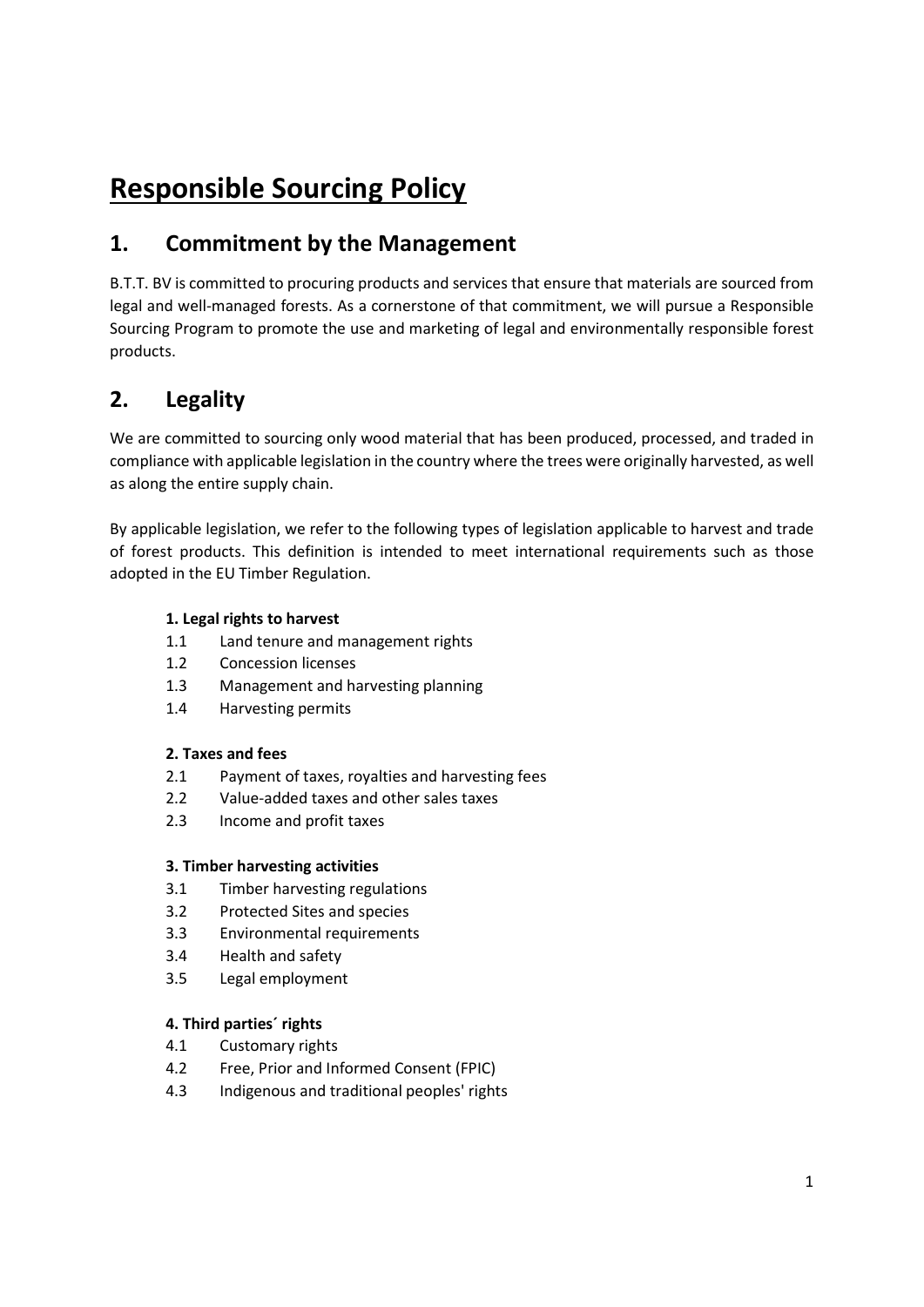### 5. Trade and transport

- 5.1 Classification of species, quantities and qualities
- 5.2 Trade and transport
- 5.2 Offshore trading and transfer pricing
- 5.4 Customs regulations
- 5.5 CITES

Additionally, we are committed to taking all measures to avoid wood material obtained from the following sources:

- Countries with sanctions imposed on timber imports or exports by the UN Security Council or the EU Council
- Countries or areas with prevalence of armed conflicts, for which 'conflict timber' may be a concern. The term conflict timber is used to describe the harvesting or trade of forest products used to fund parties engaged in armed conflicts resulting in serious violations of human rights, violations of international humanitarian law or violations amounting to crimes under international law.

#### Supply chain management and information

We will ensure that information about suppliers and sources of material is collected and evaluated to enable effective risk assessment.

#### Risk assessment and mitigation

We will carry out risk assessment of all suppliers and supplies of wood to evaluate the risk that the material or products being sourced originate from an illegal source or have been illegally traded. In case risks are identified and cannot be classified as negligible we will carry out appropriate risk mitigating actions to avoid any potential risk.

#### Monitoring and verification

We will carry out applicable monitoring of internal systems and procedures. As necessary and applicable, access will also be made for external audits, to allow verification that the relevant systems are in place and implemented as required.

## 3. Environmental responsibility

We are committed to promoting responsible stewardship toward the environment and its natural resources. We are committed to reducing the impact on the environment caused by our own activities or those activities carried out by our suppliers and sub-suppliers.

#### **Certification**

We are committed to procuring wood products that have been certified against an internationally recognized standard for responsible forest management, where possible, to ensure that the material originates from a well-managed forest.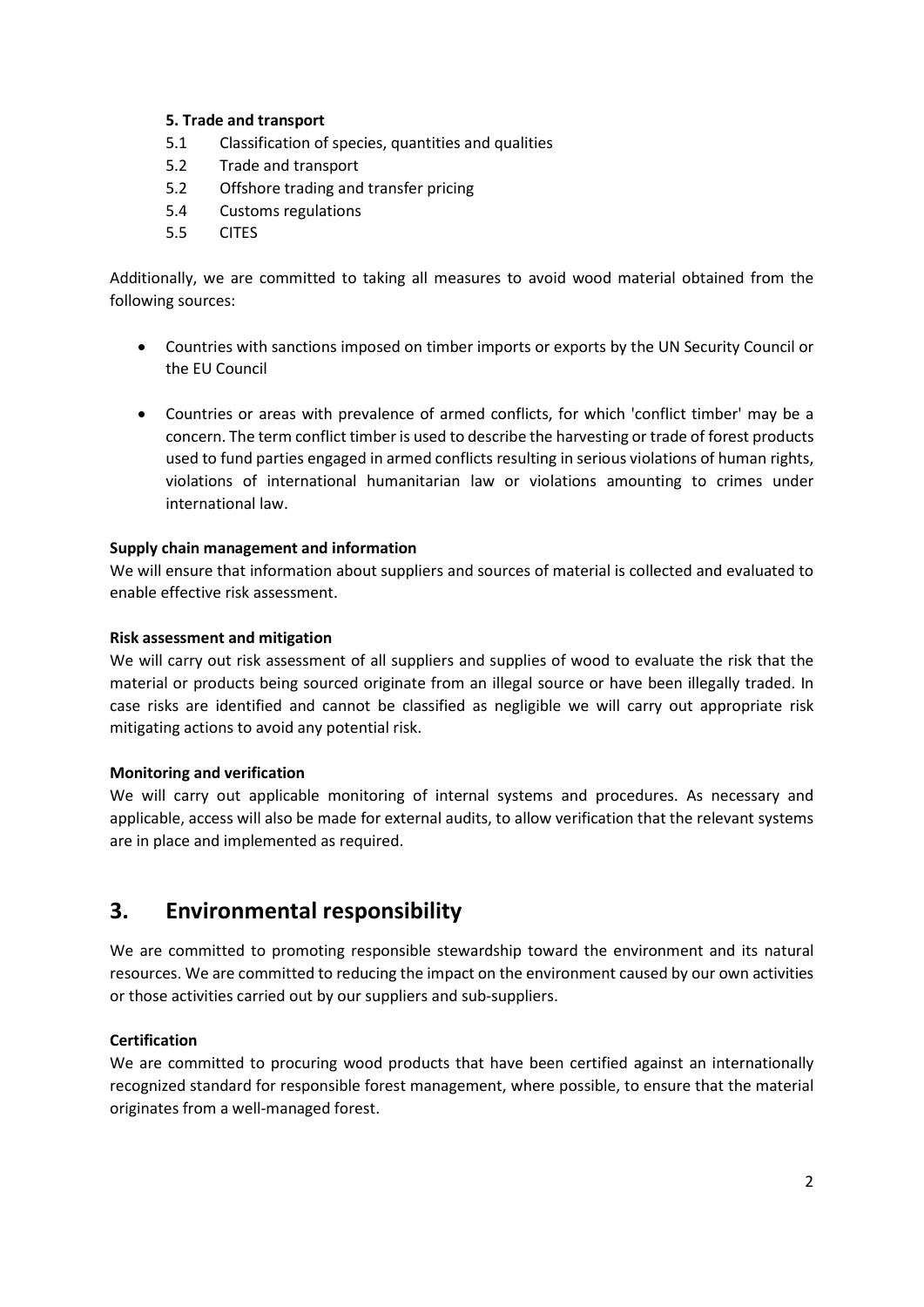### Continuous improvement

We hereby commit to continuously improve the sustainability level of our sourcing by favouring stricter and more credible certification and verification standards and sourcing requirements, and by avoiding sourcing from unknown or unsustainable sources.

# 4. Social responsibility

We are committed to avoid engaging in or benefitting from controversial business practices, such as, but not limited to:

- Any form of forced labour, including bonded labour, forced prison labour, slavery, servitude, or human trafficking.
- The use of child labour. The minimum age for employment shall not be less than the age of completion of compulsory schooling and, in any case, shall not be less than 15 years.
- Discrimination on the basis of race, colour, sex, language, religion, political or other opinion, caste, national or social origin, property, birth, union affiliation, sexual orientation, health status, family responsibilities, age, and disability or other distinguishing characteristics.
- Unsafe or unhealthy working environments, including, but not limited to, risk from fire, noise, accidents and toxic substances. Adequate health and safety policies and procedures must be established and followed by all companies in our supply chains.

If we become aware that any of these issues are relevant in our organisation or any of our suppliers, we are committed to taking relevant steps to mitigate any such situation.

# 5. Review and adaptation of this policy

We will ensure that this policy, and related documents, are periodically reviewed and appropriately revised.

# 6. Communications and stakeholders

This policy shall be available publicly and will be communicated to suppliers and interested parties.

Signed by:

Steven Paulussen

CEO Belgian Timber Trade BV

 $\mathbb{Z}^2$